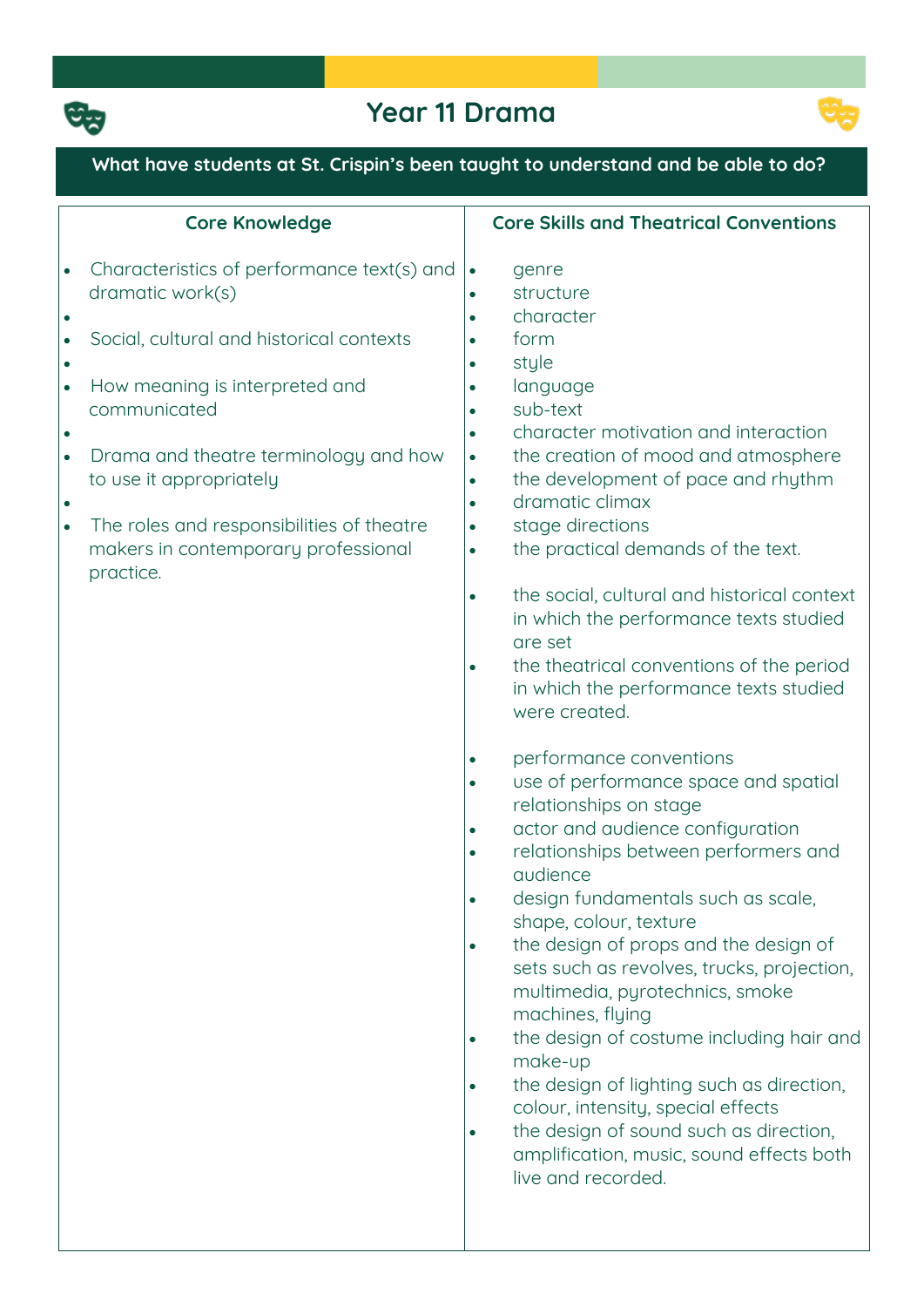



# **What have students at St. Crispin's been taught to understand and be able to do?**

#### **Core Skills and Theatrical Conventions**

- **performers' vocal interpretation of character such as accent, volume, pitch, timing, pace, intonation, phrasing, emotional range, delivery of lines**
- **performers' physical interpretation of character such as build, age, height, facial features, movement, posture, gesture, facial expression.**

#### **stage positioning:**

**upstage (left, right, centre) downstage (left, right, centre) centre stage.**

- **staging configuration:**
	- **theatre in the round**
	- **proscenium arch**
	- **thrust stage**
	- **traverse**
	- **end on staging**
	- **promenade.**

**Students should have a general understanding of the implications of the above stage configurations on the use of the performance space.**

#### **Roles:**

- **playwright**
- **performer**
- **understudy**
- **lighting designer**
- **sound designer**
- **set designer**
- **costume designer**
- **puppet designer**
- **technician**
- **director**
- **stage manager**
- **theatre manager.**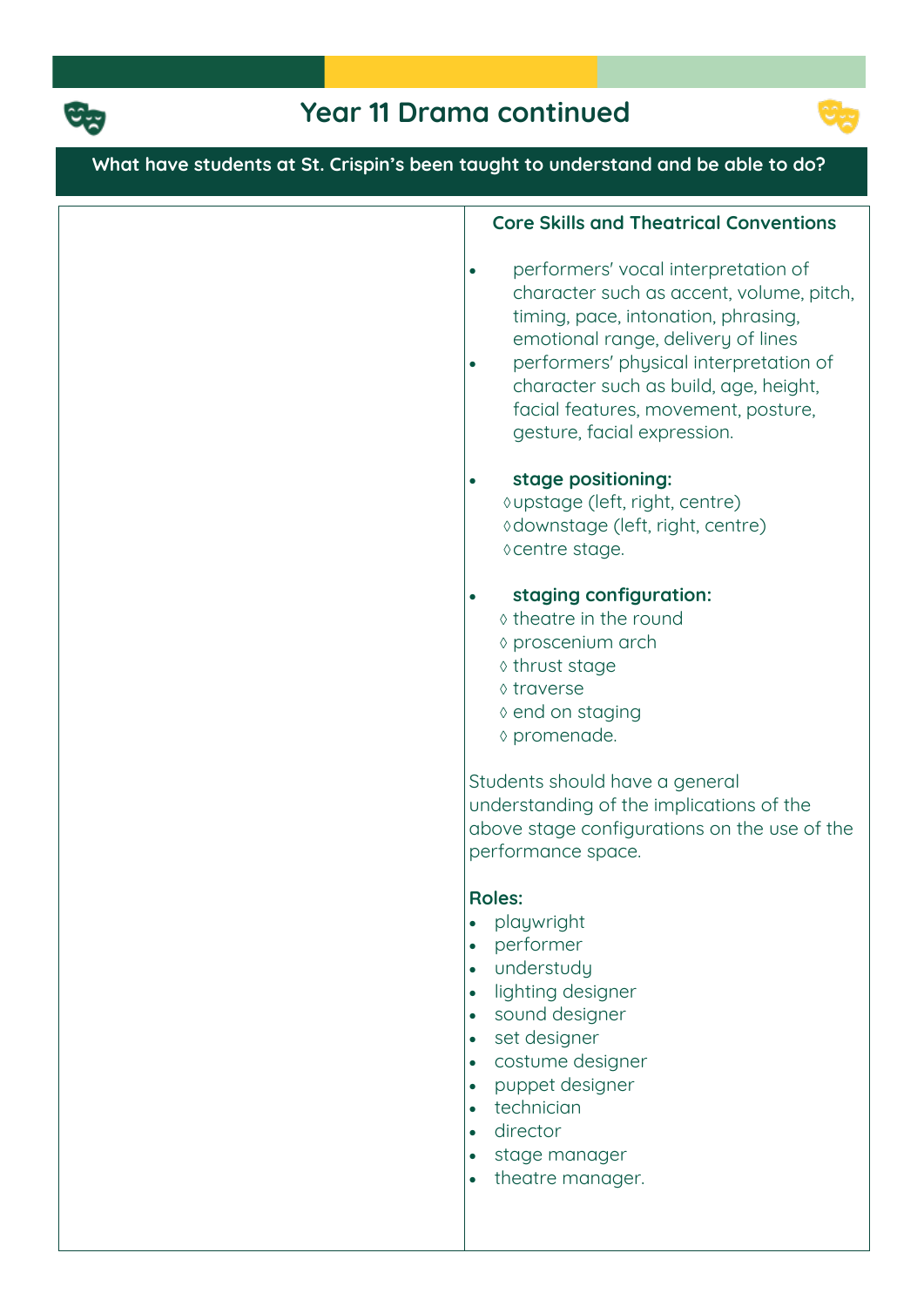



**What have students at St. Crispin's been taught to understand and be able to do?**

**Core Skills and Theatrical Conventions Knowledge and understanding should cover: the activities each may undertake on a dayto-day basis the aspect(s) of the rehearsal/performance process each is accountable for (their contribution to the whole production being a success).**

### **How has learning been assessed?**

# **Component 1: Understanding Drama**

**This component is a written exam in which students are assessed on their knowledge and understanding of how drama and theatre is developed and performed (AO3), including in connection to a set play and on their ability to analyse and evaluate the live theatre work of others (AO4).**

**The paper constitutes 40% of the GCSE.**

**Students have 1 hour and 45 minutes to answer the paper. The paper is divided into three compulsory sections:**

- **Section A: Theatre roles and terminology**
- **Section B: Study of set text**
- **Section C: Live theatre production.**

# **Component 2: Devising Drama**

**This is a practical component in which students are assessed on their ability to create and develop ideas to communicate meaning for theatrical performance (AO1), apply theatrical skills to realise artistic intentions in live performance (AO2) and analyse and evaluate their own work (AO4).**

**Component 2 constitutes 40% of the GCSE. It is marked by teachers and moderated by AQA.**

**For this component students are required to complete the following two assessment tasks:**

- **produce an individual Devising log documenting the devising process**
- **contribute to a final devised duologue or group performance.**

**The Devising log is marked out of 60. Each student's contribution to the final devised performance is marked out of 20.**